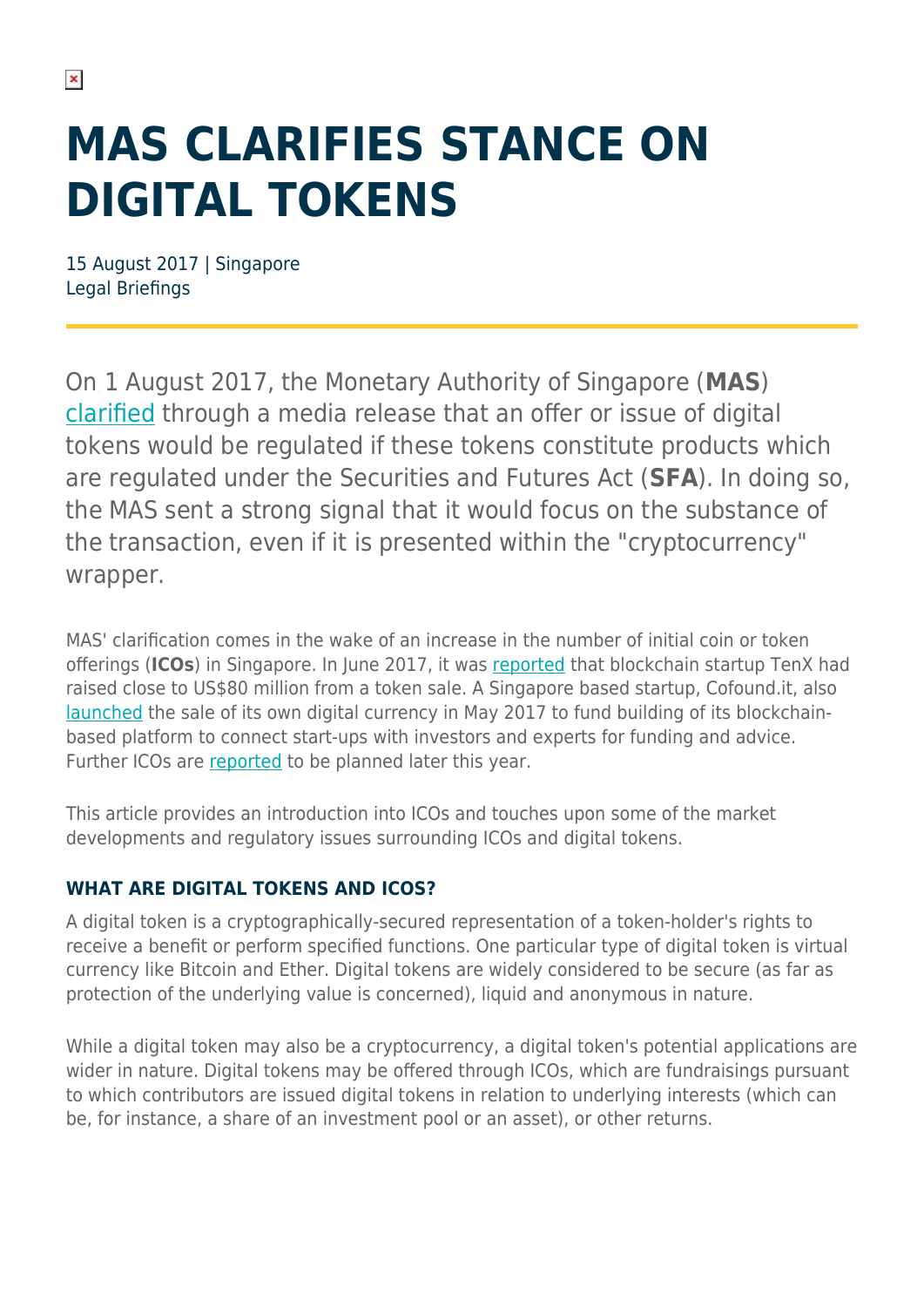ICOs and other investment schemes involving digital tokens may be structured in many ways with different business propositions. For example, they may seek to develop a new digital platform. Others may offer an opportunity to invest in a property, business, and assets, or with a promise of certain benefits or monetary returns.

Typically, digital tokens may be purchased using other cryptocurrencies or the more traditional "fiat currencies" (such as the USD or SGD). Digital tokens are also likely to be tradable on the secondary market (subject to initial lock-in periods, which are not currently a regular feature of ICOs), which provides attractive liquidity options for contributors.

#### **WHY ARE DIGITAL TOKENS IN FOCUS?**

Digital tokens have recently attracted regulatory attention worldwide in light of fundraisings through ICOs. An ICO presents a means for an issuer to raise funds by selling its digital tokens in exchange for other cryptocurrencies (which have current and liquid value in the market, such as Bitcoin) or fiat currencies. Through such fundraisings, digital token issuers are able to engage with contributors directly (without using intermediaries like venture capital firms and banks).

While ICOs provide a means for issuers to connect directly with contributors, the traditional intermediaries (e.g. venture capital firms) are also exploring this space. For instance, a San Francisco-based venture capital firm which invests in blockchain-related technology (Blockchain Capital) [reportedly](https://www.cnbc.com/2017/04/20/reuters-america-us-venture-capital-firm-raises-10-million-in-six-hour-token-sale.html) closed its ICO earlier this year within six hours, after reaching its US\$10 million target. According to [reports](http://www.the-blockchain.com/2017/04/11/blockchain-capital-closes-ico-10-million-in-six-hours-raised-in-record-time/), the ICO related to non-voting interests in one of Blockchain Capital's funds.

In Asia, Hong Kong-based technology startup Block.one [announced](https://www.techinasia.com/hong-kong-company-raises-185m-recordbreaking-initial-coin-offering) on 2 July 2017 that it had raised about US\$185 million for its Ethereum-based tokens. At the time of the funding launch, Block.one did not release a working prototype of its development platform which is designed to make production of high performance decentralised applications fast and scalable. Block.one released a [white paper](https://github.com/EOSIO/Documentation/blob/master/TechnicalWhitePaper.md) on its software which was provided for information purposes only whereby the conclusions and representations made in the white paper were not guaranteed.

Such fundraising for venture capital funds through ICOs could have a transformative effect on the market – providing contributors (i.e. traditional "limited partners") with investment opportunities with relatively small investment packet sizes, eliminating the need to wait for five to ten years before an exit, and providing (relatively) attractive liquidity options on the secondary market.

#### **REGULATORY IMPLICATIONS**

Potential risks

The Singapore regulators have been concerned about the potential risks of digital token and virtual currency-related investment schemes.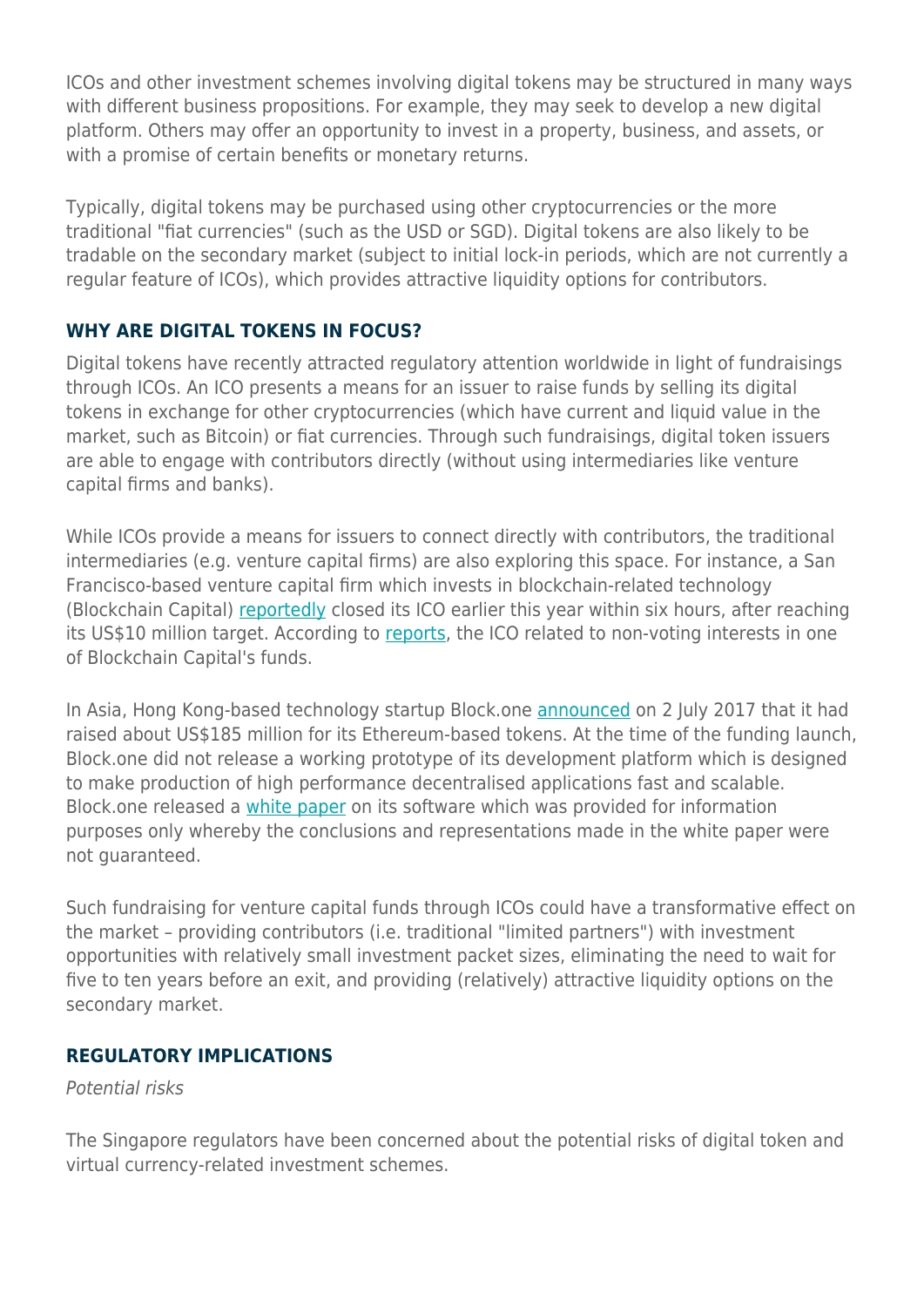Most recently on 10 August 2017, the MAS and the Commercial Affairs Department (**CAD**) [issued](http://www.mas.gov.sg/News-and-Publications/Media-Releases/2017/Consumer-Advisory-on-Investment-Schemes-Involving-Digital-Tokens.aspx) a Consumer Advisory on Investment Schemes involving Digital Tokens (including virtual currencies) advising the public to exercise due diligence to understand the risks associated with ICOs and investment schemes involving digital tokens. The MAS and CAD noted that there was a heightened risk of fraud for foreign and online operators, as it would be difficult to verify their authenticity or trace their operators. There would also be risks relating to insufficient secondary market liquidity, a lack of proven track record of the seller, and the lack of transparency surrounding the investment.

In addition, ICOs are often seen as vulnerable to money laundering / terrorist financing (**ML/TF**) risks predominantly due to the anonymous nature of transactions involving digital tokens.

It has been [reported](http://www.straitstimes.com/singapore/investors-warned-of-risks-in-digital-token-schemes) that more than 100 Singaporean consumers have filed police reports over investment schemes involving digital tokens or currencies.

#### Classification of digital tokens

Previously, the MAS had [announced](http://www.mas.gov.sg/news-and-publications/media-releases/2014/mas-to-regulate-virtual-currency-intermediaries-for-money-laundering-and-terrorist-financing-risks.aspx) on 13 March 2014 that while it did not regulate the functioning of virtual currency transactions, it would regulate virtual currency intermediaries in Singapore to address ML/TF risks.

In the 1 August 2017 media release, the MAS observed that the function of digital tokens had evolved beyond just being a virtual currency. The MAS clarified that if the use of a digital token relates to ownership of, or a security interest over, an issuer's asset or property, it may be considered to be an offer of shares or units in a collective investment scheme under the SFA.

Similarly, if a digital token represents a debt owed by the issuer to the contributor, it may be considered to be a debenture under the SFA. Where digital tokens fall within the definition of securities in the SFA, issuers of such tokens would be required to lodge and register a prospectus with MAS prior to the offer of such tokens, unless exempted. Issuers or intermediaries of such tokens would also be subject to licensing requirements under the SFA and Financial Advisers Act, unless exemptions apply. In addition, platforms facilitating secondary trading of such tokens would also have to be approved or recognised by MAS as an approved exchange or recognised market operator respectively under the SFA.

This position follows a similar ruling by the US Securities and Exchange Commission ("**SEC**") [made](http://www.sec.gov/litigation/investreport/34-81207.pdf) on 25 July 2017 that ICOs are subject to the requirements of the federal securities laws. The SEC noted in its report that tokens offered and sold by a virtual organisation known as "The DAO" were securities subject to federal securities law. The SEC also confirmed that issuers of distributed ledger or blockchain technology-based securities must register offers and sales of such securities unless a valid exemption applies. Those participating in unregistered offerings may be liable for violations of securities laws, and securities exchanges providing for trading in these securities must register unless they are exempt.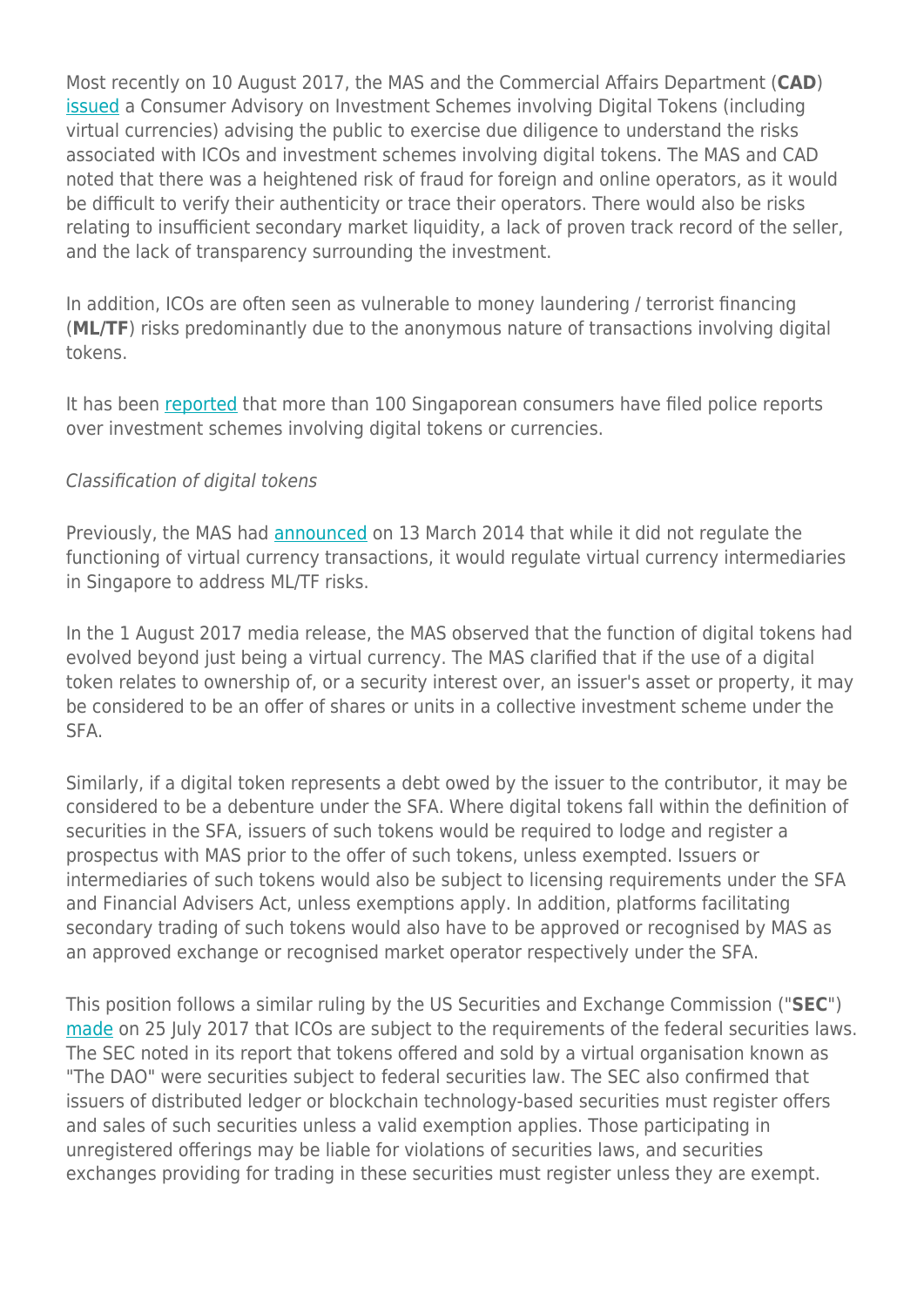However, there are likely to be infrastructure challenges for startups, companies and exchanges operating in the virtual currency sector to making ICOs compliant with securities laws of Singapore and the US. The primary exchanges on which tokens are traded have traditionally not been registered, and the bitcoin infrastructure does not currently handle digital tokens as securities.

#### **CONCLUSION**

The decision by the MAS to follow the US to clarify the position towards digital tokens and ICOs and regulate them as securities is a step towards harmonising international oversight of crypto currencies.

Various regulatory bodies have also been considering appropriate regulation – for instance, the US Commodities Futures Trading Commission recently in July 2017 [granted](http://www.cftc.gov/PressRoom/PressReleases/pr7584-17) blockchain startup LedgerX its formal registration as a swap execution facility to trade digital currency derivatives. Japan also promulgated a [Virtual Currency Act](http://www.fsa.go.jp/news/28/ginkou/20170324-1.html) in April 2017 which recognises certain well-established cryptocurrencies, namely Bitcoin and Ether, as legal means of payments, and imposes regulations on cryptocurrency operators.

Companies considering ICO fundraisings in Singapore which may involve the use of digital tokens should carefully consider the impact of the regulatory framework. If a digital token represents a security which may be within the scope of the SFA, the issuer should comply with applicable requirements under law. Issuers would also be well advised to continue to track developments in the regulatory space in general, such as those relating to ML/TF compliance.

Our global fintech group at Herbert Smith Freehills combines our market-leading TMT, financial regulatory and transactional capabilities, which allows us to provide a holistic and comprehensive service to clients operating in the fintech space.